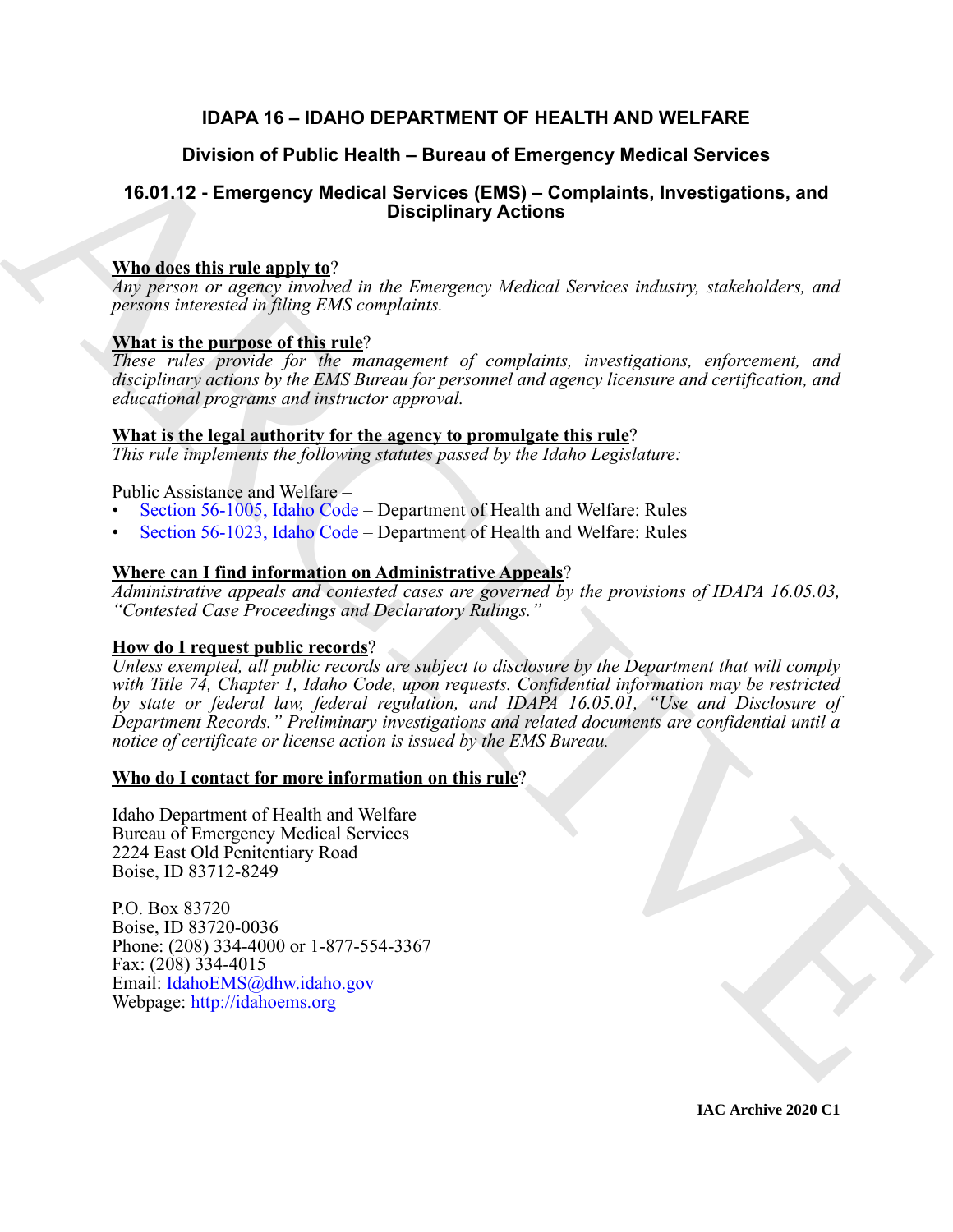# **Table of Contents**

| 16.01.12 - Emergency Medical Services (EMS) -<br><b>Complaints, Investigations, and Disciplinary Actions</b> |  |
|--------------------------------------------------------------------------------------------------------------|--|
|                                                                                                              |  |
|                                                                                                              |  |
|                                                                                                              |  |
|                                                                                                              |  |
|                                                                                                              |  |
|                                                                                                              |  |
|                                                                                                              |  |
|                                                                                                              |  |
|                                                                                                              |  |
| <b>REPORTING OF COMPLAINTS AND SUSPECTED VIOLATIONS</b>                                                      |  |
|                                                                                                              |  |
|                                                                                                              |  |
|                                                                                                              |  |
|                                                                                                              |  |
|                                                                                                              |  |
| <b>INVESTIGATION OF COMPLAINTS AND SUSPECTED VIOLATIONS</b>                                                  |  |
|                                                                                                              |  |
|                                                                                                              |  |
|                                                                                                              |  |
|                                                                                                              |  |
|                                                                                                              |  |
|                                                                                                              |  |
|                                                                                                              |  |
|                                                                                                              |  |
|                                                                                                              |  |
|                                                                                                              |  |
|                                                                                                              |  |
|                                                                                                              |  |
| <b>DISCIPLINARY AND CORRECTIVE ACTIONS</b>                                                                   |  |
|                                                                                                              |  |
|                                                                                                              |  |
|                                                                                                              |  |
|                                                                                                              |  |
|                                                                                                              |  |
|                                                                                                              |  |
| 340. Violations That May Result In Fines Being Imposed On EMS Agency.  8                                     |  |
|                                                                                                              |  |
|                                                                                                              |  |
|                                                                                                              |  |
|                                                                                                              |  |
|                                                                                                              |  |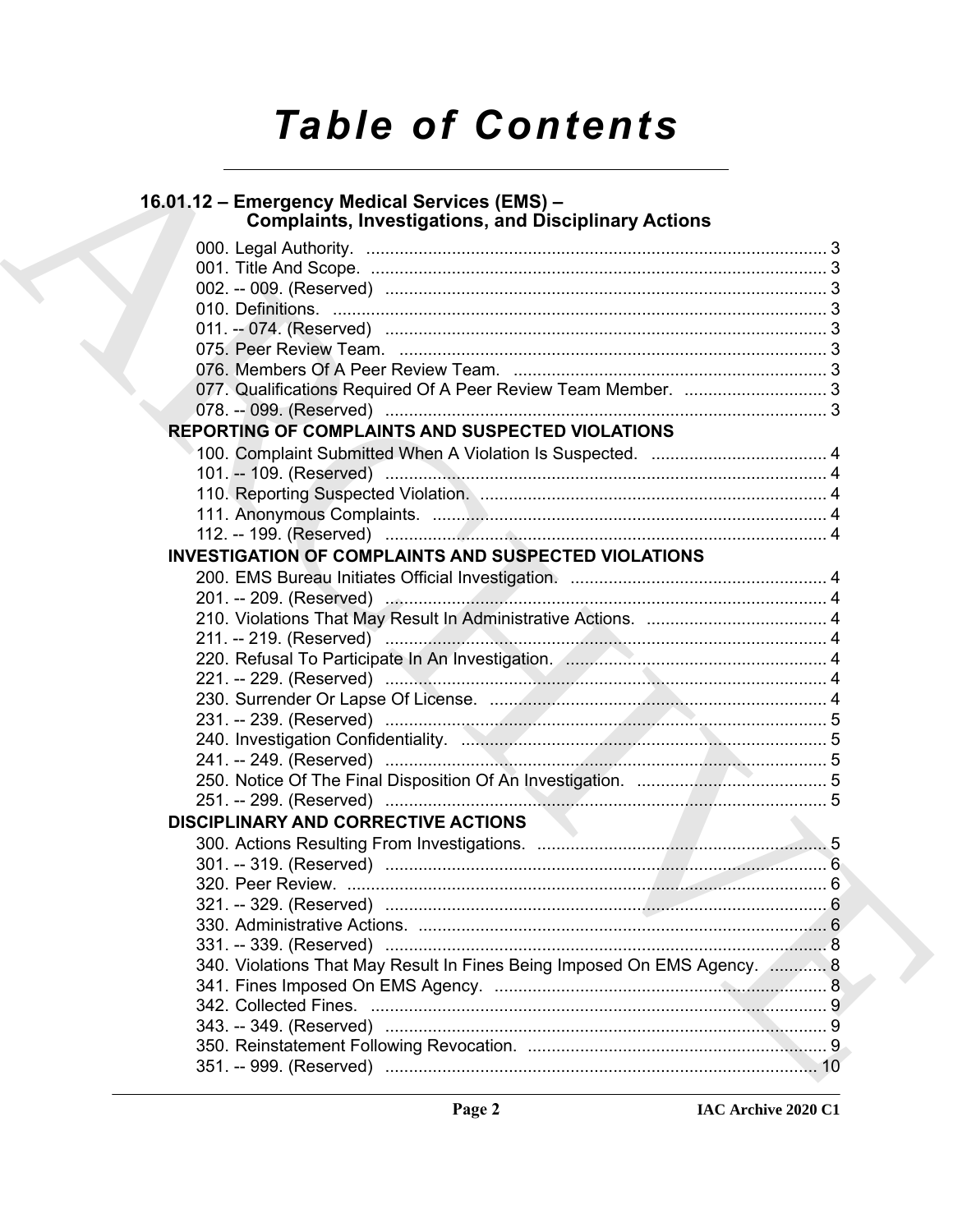#### **16.01.12 – EMERGENCY MEDICAL SERVICES (EMS) – COMPLAINTS, INVESTIGATIONS, AND DISCIPLINARY ACTIONS**

#### <span id="page-2-11"></span><span id="page-2-1"></span><span id="page-2-0"></span>**000. LEGAL AUTHORITY.**

#### <span id="page-2-21"></span><span id="page-2-2"></span>**001. TITLE AND SCOPE.**

#### <span id="page-2-3"></span>**002. -- 009. (RESERVED)**

#### <span id="page-2-10"></span><span id="page-2-4"></span>**010. DEFINITIONS.**

#### <span id="page-2-5"></span>**011. -- 074. (RESERVED)**

#### <span id="page-2-19"></span><span id="page-2-6"></span>**075. PEER REVIEW TEAM.**

#### <span id="page-2-18"></span><span id="page-2-17"></span><span id="page-2-15"></span><span id="page-2-13"></span><span id="page-2-12"></span><span id="page-2-7"></span>**076. MEMBERS OF A PEER REVIEW TEAM.**

| 000.                                | LEGAL AUTHORITY.<br>The Idaho Board of Health and Welfare is authorized under Sections 56-1005 and 56-1023, Idaho Code, to adopt<br>rules concerning the administration of the Idaho Emergency Medical Services Act. The Director is authorized under<br>Section 56-1003, Idaho Code, to supervise and administer an emergency medical service program. The EMS Bureau<br>is authorized under Section 56-1022, Idaho Code, to manage complaints and investigations, and implement license<br>actions against EMS personnel and agencies, that includes levying fines against an EMS agency. | $(3-29-12)$ |
|-------------------------------------|---------------------------------------------------------------------------------------------------------------------------------------------------------------------------------------------------------------------------------------------------------------------------------------------------------------------------------------------------------------------------------------------------------------------------------------------------------------------------------------------------------------------------------------------------------------------------------------------|-------------|
| 001.                                | <b>TITLE AND SCOPE.</b>                                                                                                                                                                                                                                                                                                                                                                                                                                                                                                                                                                     |             |
| 01.                                 | Title. These rules are titled IDAPA 16.01.12, "Emergency Medical Services (EMS) – Complaints,<br>Investigations, and Disciplinary Actions."                                                                                                                                                                                                                                                                                                                                                                                                                                                 | $(3-29-12)$ |
| 02.                                 | Scope. These rules provide for the management of complaints, investigations, enforcement, and<br>disciplinary actions by the EMS Bureau for personnel and agency licensure and certification, and educational<br>programs and instructor approval.                                                                                                                                                                                                                                                                                                                                          | $(7-1-16)$  |
| $002. - 009.$                       | (RESERVED)                                                                                                                                                                                                                                                                                                                                                                                                                                                                                                                                                                                  |             |
| 010.<br>Definitions" apply.         | DEFINITIONS.<br>For the purposes of this chapter, the definitions in IDAPA 16.01.02, "Emergency Medical Services (EMS) - Rule                                                                                                                                                                                                                                                                                                                                                                                                                                                               | $(7-1-14)$  |
| $011. - 074.$                       | (RESERVED)                                                                                                                                                                                                                                                                                                                                                                                                                                                                                                                                                                                  |             |
| 075.                                | PEER REVIEW TEAM.<br>The EMS Bureau may elect to conduct a peer review for an alleged statute or rule violation when it determines that a<br>peer review is an appropriate action. The EMS Bureau will determine who serves on a peer review team. (3-29-12)                                                                                                                                                                                                                                                                                                                                |             |
| 076.                                | <b>MEMBERS OF A PEER REVIEW TEAM.</b><br>The peer review team will consist of four (4) team members selected by the EMS Bureau as appropriate to the case<br>being considered from the following:                                                                                                                                                                                                                                                                                                                                                                                           | $(3-29-12)$ |
| 01.                                 | Licensed Personnel. EMS personnel licensed at, or above, the license level of the subject; or                                                                                                                                                                                                                                                                                                                                                                                                                                                                                               | $(3-29-12)$ |
| 02.                                 | Agency Administrator. EMS agency administrator; or                                                                                                                                                                                                                                                                                                                                                                                                                                                                                                                                          | $(3-29-12)$ |
| 03.                                 | Training Officer. EMS agency training officer; or                                                                                                                                                                                                                                                                                                                                                                                                                                                                                                                                           | $(3-29-12)$ |
| 04.<br>course; or                   | Course Coordinator. Course coordinator of an EMS Bureau-approved education program or                                                                                                                                                                                                                                                                                                                                                                                                                                                                                                       | $(3-29-12)$ |
| 05.                                 | Instructor. EMS Bureau-certified EMS instructor; and                                                                                                                                                                                                                                                                                                                                                                                                                                                                                                                                        | $(3-29-12)$ |
| 06.<br>physician as follows:        | Chairman of Peer Review Team. Each peer review team will be chaired by a licensed Idaho EMS                                                                                                                                                                                                                                                                                                                                                                                                                                                                                                 | $(3-29-12)$ |
| a.                                  | An Idaho EMS Physician Commissioner for cases involving EMS personnel; or                                                                                                                                                                                                                                                                                                                                                                                                                                                                                                                   | $(3-29-12)$ |
| b.                                  | An Idaho EMS agency medical director for cases involving an EMS agency; or                                                                                                                                                                                                                                                                                                                                                                                                                                                                                                                  | $(3-29-12)$ |
| c.                                  | An Idaho EMS Bureau-approved education program or course sponsoring physician for cases<br>involving educators who are not licensed EMS personnel.                                                                                                                                                                                                                                                                                                                                                                                                                                          | $(3-29-12)$ |
| 077.<br>provided by the EMS Bureau. | <b>QUALIFICATIONS REQUIRED OF A PEER REVIEW TEAM MEMBER.</b><br>An individual, serving as a member of an EMS peer review team, must have successfully completed an orientation to<br>EMS-related statute, rules and procedures and have signed confidentiality and conflict of interest agreements                                                                                                                                                                                                                                                                                          | $(3-29-12)$ |
| $078. - 099.$                       | (RESERVED)                                                                                                                                                                                                                                                                                                                                                                                                                                                                                                                                                                                  |             |
|                                     |                                                                                                                                                                                                                                                                                                                                                                                                                                                                                                                                                                                             |             |

#### <span id="page-2-20"></span><span id="page-2-16"></span><span id="page-2-14"></span><span id="page-2-8"></span>**077. QUALIFICATIONS REQUIRED OF A PEER REVIEW TEAM MEMBER.**

#### <span id="page-2-9"></span>**078. -- 099. (RESERVED)**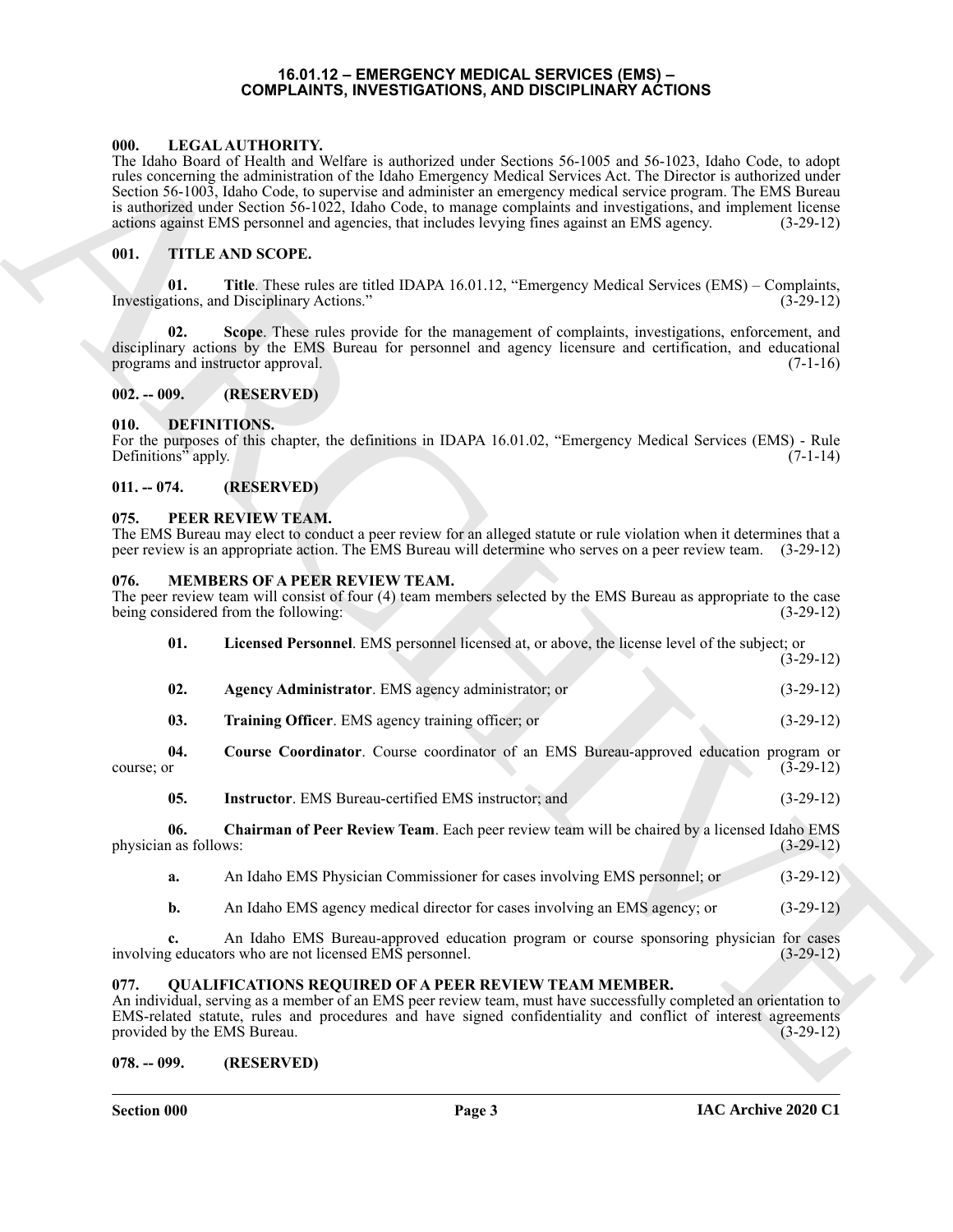#### <span id="page-3-21"></span>**REPORTING OF COMPLAINTS AND SUSPECTED VIOLATIONS (Sections 100-199)**

#### <span id="page-3-15"></span><span id="page-3-1"></span><span id="page-3-0"></span>**100. COMPLAINT SUBMITTED WHEN A VIOLATION IS SUSPECTED.**

Complaints must be submitted in writing on a complaint intake form found online at: http://www.idahoems.org.

 $(3-29-12)$ 

#### <span id="page-3-2"></span>**101. -- 109. (RESERVED)**

#### <span id="page-3-22"></span><span id="page-3-3"></span>**110. REPORTING SUSPECTED VIOLATION.**

<span id="page-3-24"></span>**01. Suspected Violations**. Any person may report a suspected violation of any law or rule governing  $1.16$  (7-1-16)

<span id="page-3-23"></span>**02.** Report Violation. To report a suspected violation, contact the EMS Bureau, see online at: http://<br>hoems.org. (3-20-20) www.idahoems.org.

#### <span id="page-3-14"></span><span id="page-3-4"></span>**111. ANONYMOUS COMPLAINTS.**

Anonymous complaints are accepted; however, the inability to collect further information from the complainant may hinder the progress of the investigation. (3-29-12)

#### <span id="page-3-6"></span><span id="page-3-5"></span>**112. -- 199. (RESERVED)**

#### <span id="page-3-19"></span><span id="page-3-17"></span>**INVESTIGATION OF COMPLAINTS AND SUSPECTED VIOLATIONS (Sections 200-299)**

#### <span id="page-3-16"></span><span id="page-3-7"></span>**200. EMS BUREAU INITIATES OFFICIAL INVESTIGATION.**

An official investigation will be initiated when the any of the following occurs: (3-29-12)

**01. Complaint with Allegations**. A complaint with an allegation that, if substantiated, would be in violation of any law or rule governing EMS. (7-1-16)

<span id="page-3-18"></span>**02. Discovery of Potential Violation of Statute or Administrative Rule**. EMS Bureau staff or other authorities discover a potential violation of any law or rule governing EMS. (7-1-16)

#### <span id="page-3-8"></span>**201. -- 209. (RESERVED)**

#### <span id="page-3-26"></span><span id="page-3-9"></span>**210. VIOLATIONS THAT MAY RESULT IN ADMINISTRATIVE ACTIONS.**

**Expansion of Nearly Wolfare EMS - Completents, Investigations, & Disciplinary Actions<br> [R](http://www.idahoems.org)EPORTING OF CONTRACTION VIOLATION VIOLATIONS<br>
1988 - CONTRACTION CONTRACTION (Section 100-199)<br>
1998 - ContraCTION CONTRACTION CONTR** The EMS Bureau may impose administrative actions, including denial, revocation, suspension, or retention under conditions specified in Sections 300 through 399 of these rules. Administrative actions may be imposed on any of the following: the holder of, or an applicant or candidate for, an EMS license, certificate, education program approval, or recognition. Administrative actions may be imposed on any of the previously mentioned for any action, conduct, or failure to act that is inconsistent with the professionalism, standards, or both, established by statute or rule. (7-1-16)

#### <span id="page-3-10"></span>**211. -- 219. (RESERVED)**

#### <span id="page-3-20"></span><span id="page-3-11"></span>**220. REFUSAL TO PARTICIPATE IN AN INVESTIGATION.**

The refusal to participate by the subject will not prohibit full investigation or a peer review, nor prevent potential administrative license action. (3-29-12)

## <span id="page-3-12"></span>**221. -- 229. (RESERVED)**

#### <span id="page-3-25"></span><span id="page-3-13"></span>**230. SURRENDER OR LAPSE OF LICENSE.**

Surrender or lapse of a license will not prohibit full investigation with the potential consequence of EMS Bureau imposing a formal administrative license action or fine. (3-29-12) imposing a formal administrative license action or fine.

#### **Section 100 Page 4**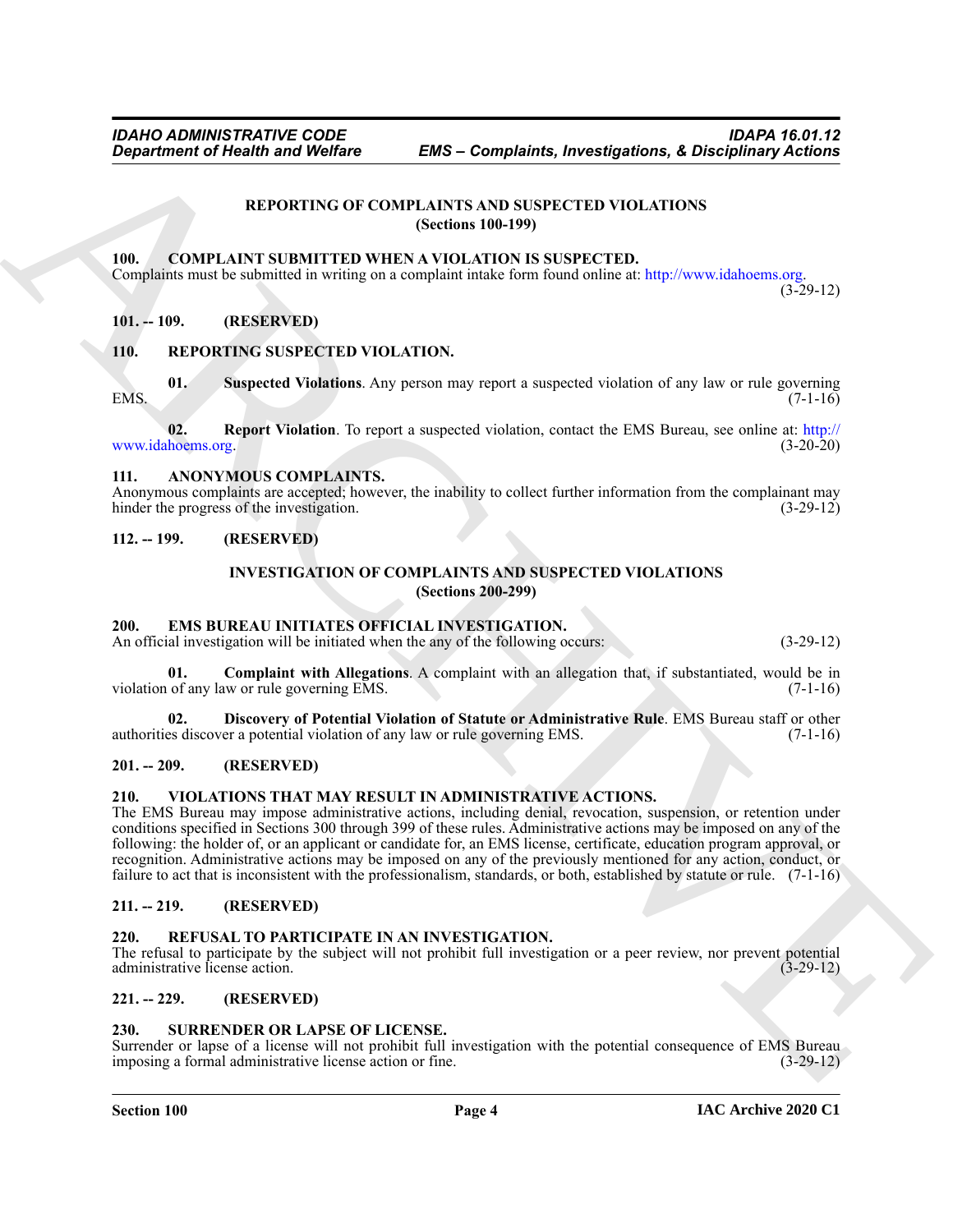<span id="page-4-0"></span>**231. -- 239. (RESERVED)**

#### <span id="page-4-14"></span><span id="page-4-12"></span><span id="page-4-1"></span>**240. INVESTIGATION CONFIDENTIALITY.**

**01.** Informal Resolution. Informal resolution of complaints or non-compliance by guidance or de resolution is not public information. (7-1-16) negotiated resolution is not public information.

<span id="page-4-13"></span>**02. Administrative License Action**. Preliminary investigations and documents supplied or obtained in connection with them are confidential until a formal notice of administrative license action is issued. (3-29-12)

#### <span id="page-4-2"></span>**241. -- 249. (RESERVED)**

#### <span id="page-4-15"></span><span id="page-4-3"></span>**250. NOTICE OF THE FINAL DISPOSITION OF AN INVESTIGATION.**

<span id="page-4-19"></span>**01. Subject**. The EMS Bureau will send notification to the last known address of the subject of the on of the investigation, including any pending or current administrative actions. (3-29-12) disposition of the investigation, including any pending or current administrative actions.

<span id="page-4-16"></span>**02. Other Jurisdiction for EMS Personnel**. A copy of administrative action imposed on EMS personnel will be sent to each agency of affiliation, agency medical director, the National Practitioners Data Base, and the National Registry of Emergency Medical Technicians. (3-29-12)

<span id="page-4-18"></span>**03. Other Jurisdictions for EMS Agencies**. A copy of administrative action or nature of fines imposed on EMS agencies will be sent to the agency governing authorities and the agency medical director.

(3-29-12)

<span id="page-4-17"></span>**04. Other Jurisdictions for Educational Programs or Instructors**. A copy of any administrative action imposed on an EMS educational program or instructor may be sent to the state Board of Education, the sponsoring physician, the Committee on Accreditation of Educational Programs for the Emergency Medical Services Professions (CoAEMSP), and the National Registry of Emergency Medical Technicians (NREMT). (3-29-12)

#### <span id="page-4-5"></span><span id="page-4-4"></span>**251. -- 299. (RESERVED)**

#### <span id="page-4-11"></span>**DISCIPLINARY AND CORRECTIVE ACTIONS (Sections 300-399)**

#### <span id="page-4-7"></span><span id="page-4-6"></span>**300. ACTIONS RESULTING FROM INVESTIGATIONS.**

The following actions may be imposed upon the subject of an investigation by the EMS Bureau without peer review:  $(7-1-16)$ 

<span id="page-4-8"></span>**01. Letter of Guidance**. The EMS Bureau may issue a letter of guidance, directing the subject of the investigation to the standards, rules, educational resources, or local jurisdiction for resolution of minor noncompliance issues where no injury or threat of harm to the public, profession, or EMS system occurred. The subject of the investigation must show a willingness to become compliant and correct the issue within thirty (30) days of receipt of the personnel guidance letter. (7-1-16)

<span id="page-4-10"></span><span id="page-4-9"></span>**02. Warning Letter**. The EMS Bureau may issue a warning letter for a first offense where an unlicensed individual is providing patient care in violation of Section 56-1020, Idaho Code. (7-1-16)

**Equation of Health was Welfare EMS – Complaints, Investigations, & Disciplinary Actions<br>
21. -29. (RESERVENT) (CONTINENTIALITY.**<br>
21. ISBN 1978-1874-1878-1883-1883 (CONTINUES) (CONTINUES) (CONTINUES) (CONTINUES) (CONTINU **03. Negotiated Resolution**. The EMS Bureau may negotiate a resolution with the subject of an investigation where allegations of misconduct or medical scope of practice non-compliance, if found to be true, did not cause, or is not likely to cause, injury or harm to the public, profession, or EMS system. The issue must be resolved and corrected within thirty (30) days of the negotiated resolution or settlement agreed to by both the subject of the investigation and the EMS Bureau. (7-1-16)

**a.** Negotiated resolution participants will include the subject of the investigation, EMS Bureau staff and other parties deemed appropriate by the EMS Bureau. (3-29-12)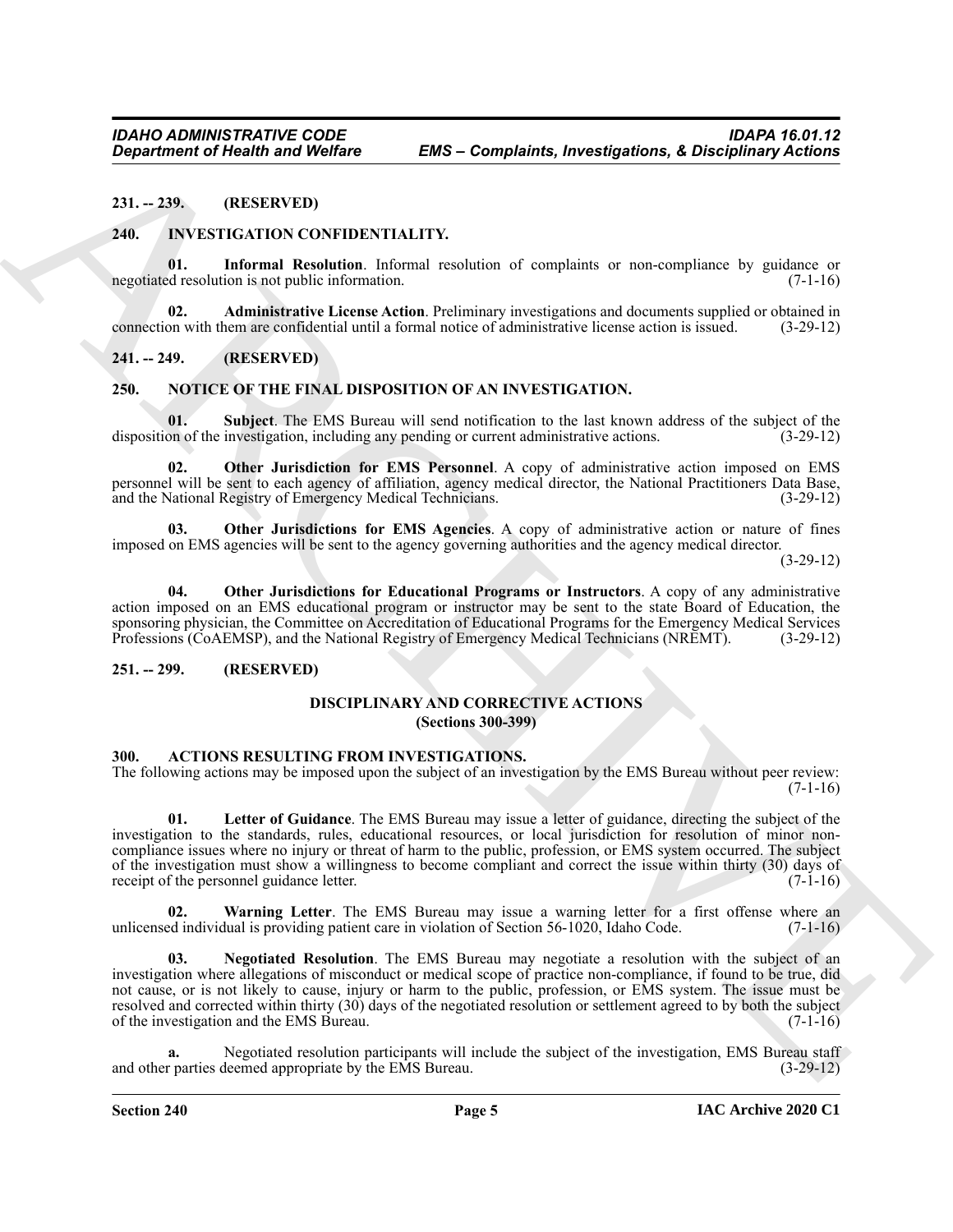**b.** During the negotiated resolution process, the subject of the investigation may be offered specific remediation or disciplinary action by consent, which, if agreed to, will resolve the matter with no further right to appeal unless stipulated and agreed to at the time that the remediation or disciplinary action is agreed upon.

(3-29-12)

**c.** When the remediation or disciplinary action is not agreed to by consent of both the subject of the tion and the EMS Bureau, the matter may then be referred to a peer review. (3-29-12) investigation and the EMS Bureau, the matter may then be referred to a peer review.

#### <span id="page-5-0"></span>**301. -- 319. (RESERVED)**

#### <span id="page-5-6"></span><span id="page-5-1"></span>**320. PEER REVIEW.**

The EMS Bureau may elect to conduct a peer review for alleged statute or rule violations when it determines that a peer review is an appropriate action, or a negotiated resolution or settlement agreement described in Section 300 of these rules, is not reached. The peer review is conducted as follows: (7-1-16)

<span id="page-5-9"></span>**01. Review of Case by Peer Review Team**. The peer review team reviews the case details, subject's background, affiliation, licensure history, associated evidence, and documents, and then considers aggravating and mitigating circumstance as follows: (3-29-12)

**a.** Aggravating circumstances can include: prior or multiple offenses, vulnerability of victim, on of the investigation, and dishonesty. (3-29-12) obstruction of the investigation, and dishonesty.

**b.** Mitigating circumstances can include: absence of prior offenses, absence of dishonest or selfish motive, timely effort to rectify situation, interim successful rehabilitation, misdirection per agency protocol, or medical direction. (3-29-12) medical direction.

<span id="page-5-10"></span><span id="page-5-7"></span>**02. Subject Given Opportunity to Respond**. The subject of the investigation will be given the opportunity to respond in writing, by teleconference, or at the option of the EMS Bureau, in person to the alleged violation. (3-29-12)

Generation of Health was WebFace EMS - Completion, Investigations, & Disciplinary Actions<br>
considers a Discretion of the line in the line of the line of the consideration of the constraints of the constraints of the line **03. Evaluation of Evidence**. The peer review team will evaluate the evidence and make a majority decision of the finding for each alleged statute, rule, or standards violation, including any additional detected violations. (3-29-12) violations. (3-29-12)

**04.** Recommend Action. The peer review team will recommend actions to the EMS Bureau. If subject to have violated statutes, rules, or standards, the recommendations may include the following: (3-29-12) is found to have violated statutes, rules, or standards, the recommendations may include the following:

<span id="page-5-8"></span>**a.** Administrative license action, time frames, conditions, and fines, if imposed, on an EMS agency;  $(7-1-16)$ 

**b.** Administrative license action, time frames, and conditions, if imposed, on EMS personnel; or  $(7-1-16)$ 

**c.** Administrative action, time frames, conditions, and fines, if imposed, on an EMS approved n program or instructor certificate. (7-1-16) education program or instructor certificate.

#### <span id="page-5-2"></span>**321. -- 329. (RESERVED)**

#### <span id="page-5-4"></span><span id="page-5-3"></span>**330. ADMINISTRATIVE ACTIONS.**

The EMS Bureau may impose the following administrative actions: (3-29-12) (3-29-12)

**01. Deny Application**. The EMS Bureau may deny an application for an EMS personnel license, EMS certificate of eligibility, EMS personnel limited recognition, EMS agency license, EMS education program approval, or an EMS instructor certification:

<span id="page-5-5"></span>**a.** When the application is not complete or the applicant does not meet the eligibility requirements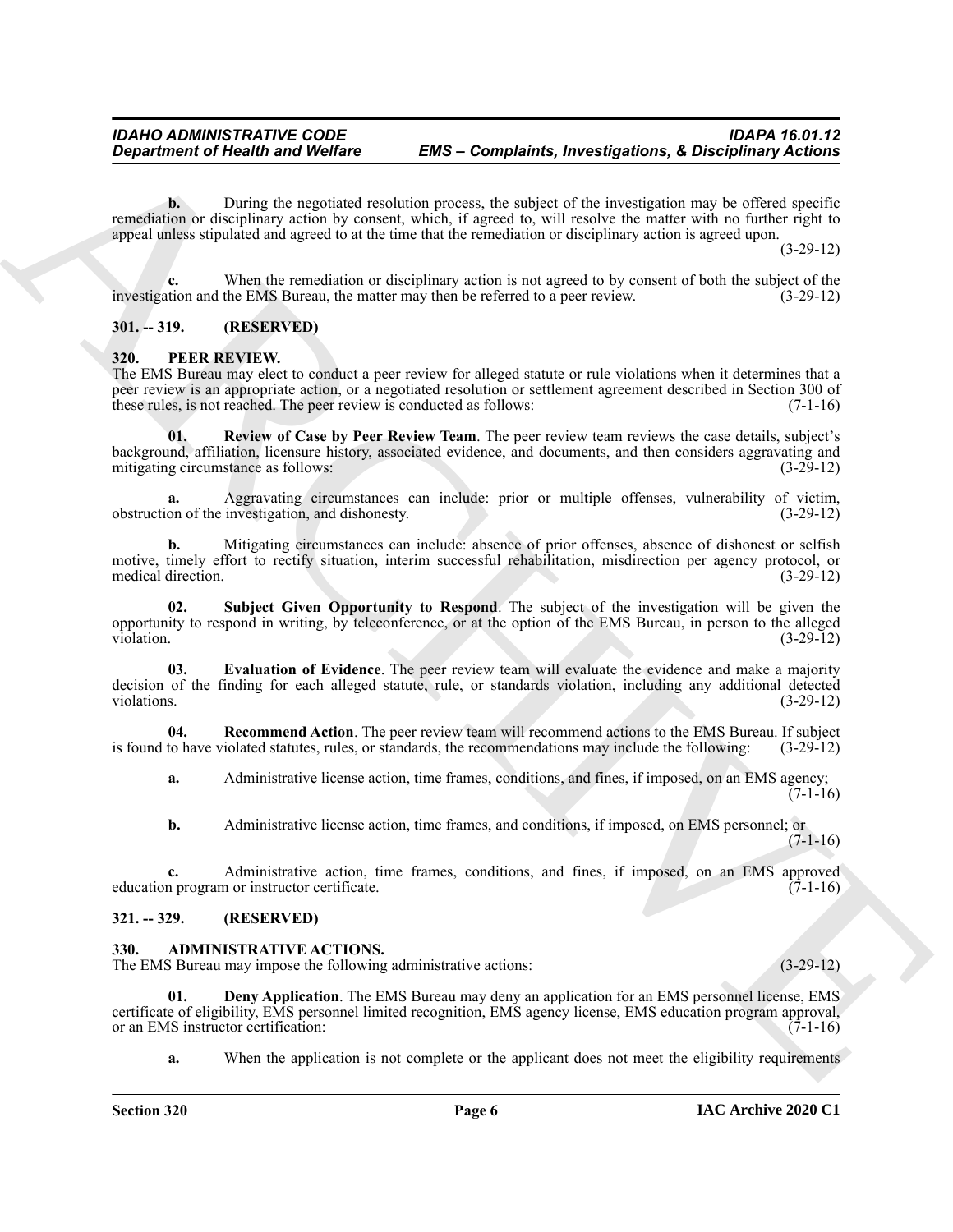provided in Sections 56-1011 through 56-1023, Idaho Code, IDAPA 16.01.07, "Emergency Medical Services (EMS) -- Personnel Licensing Requirements," IDAPA 16.02.02, "Idaho Emergency Medical Services (EMS) Physician Commission," or IDAPA 16.01.05, "Emergency Medical Services (EMS) -- Education, Instructor, and Examination Requirements"; or (3-20-20)

<span id="page-6-2"></span>**b.** For any reason that would justify an administrative action according to Section 210 of these rules. (3-29-12)

**02. Refuse to Renew**. The EMS Bureau may refuse to renew an EMS personnel license, EMS personnel certificate of eligibility, EMS agency license, EMS education program approval, or EMS instructor certification: (7-1-16) certification: (7-1-16)

**Experiment of Health Saving St-1021, Jakob - Complete Research Architects Proposition A. Complete Research Architects Complete Research Architects Complete Research Architects Complete Research Architects Complete Resear a.** When the renewal application is not complete or does not meet the eligibility requirements provided in Sections 56-1011 through 56-1023, Idaho Code, and IDAPA 16.01.03, "Emergency Medical Services (EMS) -- Agency Licensing Requirements," IDAPA 16.01.05, "Emergency Medical Services (EMS) -- Education, Instructor, and Examination Requirements," 16.01.07, "Emergency Medical Services (EMS) -- Personnel Licensing Requirements," or IDAPA 16.02.02, "Idaho Emergency Medical Services (EMS) Physician Commission"; or

(3-20-20)

**b.** Pending final outcome of an investigation or criminal proceeding when criminal charges or allegations indicate an imminent danger or threat to the health, safety, or well-being of persons or property; or

 $(7-1-16)$ 

<span id="page-6-3"></span>**c.** For any reason that would justify an administrative action according to Section 210 of these rules. (3-29-12)

**03. Retain with Probationary Conditions**. The EMS Bureau may allow the holder of an EMS personnel license, EMS certificate of eligibility, EMS personnel limited recognition, EMS agency license, EMS education program approval, or EMS instructor certification to retain a license, approval, or certificate as agreed to in a negotiated resolution, settlement, or with conditions imposed by the EMS Bureau. (7-1-16)

**04. Suspend**. The EMS Bureau may suspend an EMS personnel license, EMS certificate of eligibility, EMS personnel limited recognition, EMS agency license, EMS education program approval, or EMS instructor certification for: (7-1-16)

<span id="page-6-4"></span><span id="page-6-1"></span>**a.** A period of time up to twelve (12) months, with or without conditions; or (3-29-12)

**b.** Pending final outcome of an investigation or criminal proceeding when criminal charges or allegations indicate an imminent danger or threat to the health, safety, or well-being of persons or property. (7-1-16)

**05. Revoke**. The EMS Bureau may revoke an EMS personnel license, EMS certificate of eligibility, EMS personnel limited recognition, EMS agency license, EMS education program approval, or EMS instructor certification when: (7-1-16)

**a.** A peer review team recommends revocation; or (7-1-16)

**b.** The license or certificate holder is found to no longer be eligible for criminal history clearance per IDAPA 16.05.06, "Criminal History and Background Checks." (7-1-16)

**c.** The EMS Bureau will notify the city, fire district, hospital district, ambulance district, dispatch center, and county in which an EMS agency provides emergency prehospital response upon revocation of an EMS agency license. (7-1-16)

<span id="page-6-0"></span>**06. Review of Administrative Actions by the EMS Physician Commission**. The EMS Physician Commission must review, at their next available meeting, administrative actions taken by the Department as described in Subsections 330.01 through 330.05 of this rule. (7-1-16)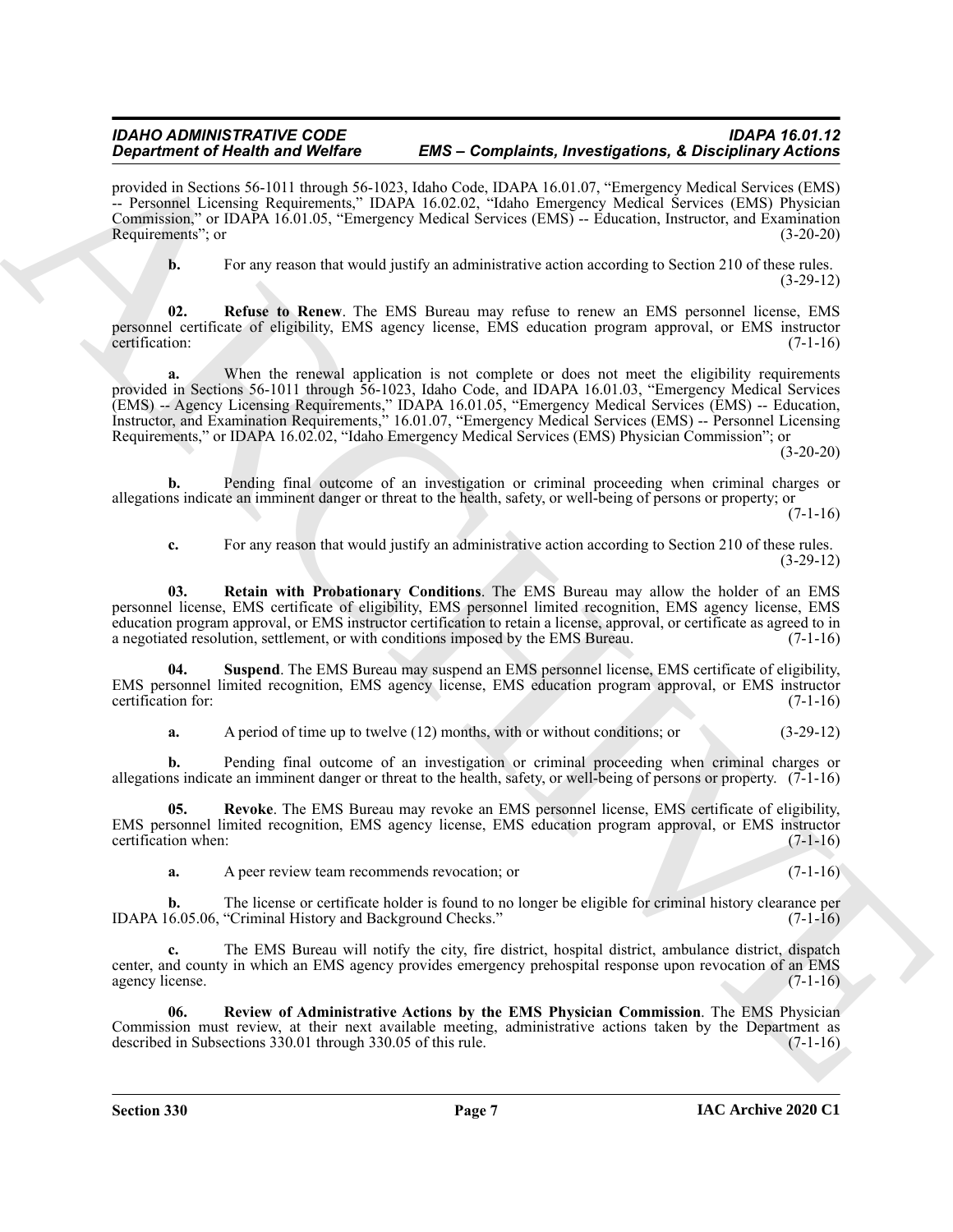#### <span id="page-7-0"></span>**331. -- 339. (RESERVED)**

#### <span id="page-7-4"></span><span id="page-7-1"></span>**340. VIOLATIONS THAT MAY RESULT IN FINES BEING IMPOSED ON EMS AGENCY.**

- <span id="page-7-9"></span>**a.** Failure to obtain an initial license; (3-29-12)
- **b.** Failure to obtain a license upon change in ownership; or (3-29-12)
- <span id="page-7-11"></span><span id="page-7-8"></span>**c.** Failure to renew a license and continues to operate as an EMS agency. (3-29-12)

<span id="page-7-10"></span><span id="page-7-6"></span><span id="page-7-5"></span>

| a. | There are disaster conditions: |  | $(3-29-12)$ |
|----|--------------------------------|--|-------------|
|----|--------------------------------|--|-------------|

| $331. - 339.$ | (RESERVED)                                                           |                                                                                                                                                                                                                                                                                                                                                                                        |             |
|---------------|----------------------------------------------------------------------|----------------------------------------------------------------------------------------------------------------------------------------------------------------------------------------------------------------------------------------------------------------------------------------------------------------------------------------------------------------------------------------|-------------|
| 340.          |                                                                      | VIOLATIONS THAT MAY RESULT IN FINES BEING IMPOSED ON EMS AGENCY.<br>In addition to administrative license actions provided in Section 56-1022, Idaho Code, and these rules, a fine may be<br>imposed by the EMS Bureau upon recommendation of a peer review team on a licensed EMS agency as a<br>consequence of agency violations. Fines may be imposed for the following violations: | $(3-29-12)$ |
| 01.           |                                                                      | Operating An Unlicensed EMS Agency. Operating without a license required in IDAPA<br>16.01.03, "Emergency Medical Services (EMS) -- Agency Licensing Requirements," including:                                                                                                                                                                                                         | $(7-1-14)$  |
| a.            | Failure to obtain an initial license;                                |                                                                                                                                                                                                                                                                                                                                                                                        | $(3-29-12)$ |
| b.            |                                                                      | Failure to obtain a license upon change in ownership; or                                                                                                                                                                                                                                                                                                                               | $(3-29-12)$ |
| c.            |                                                                      | Failure to renew a license and continues to operate as an EMS agency.                                                                                                                                                                                                                                                                                                                  | $(3-29-12)$ |
| 02.           |                                                                      | Unlicensed Personnel Providing Patient Care. Allowing an unlicensed individual to provide<br>patient care without first obtaining an EMS personnel license required in IDAPA 16.01.07, "Emergency Medical<br>Services (EMS) -- Personnel Licensing Requirements," at the appropriate level for the EMS agency.                                                                         | $(3-29-12)$ |
| 03.           | Requirements," except when the responder reasonably determines that: | <b>Failure to Respond.</b> Failure of the EMS agency to respond to a 911 request for service within the<br>agency primary response area in a typical manner of operations when dispatched to a medical illness or injury, under<br>licensure requirements in IDAPA 16.01.03, "Emergency Medical Services (EMS) -- Agency Licensing                                                     | $(7-1-14)$  |
| a.            | There are disaster conditions;                                       |                                                                                                                                                                                                                                                                                                                                                                                        | $(3-29-12)$ |
| b.            | Scene safety hazards are present or suspected; or                    |                                                                                                                                                                                                                                                                                                                                                                                        | $(3-29-12)$ |
| c.<br>scene.  |                                                                      | Law enforcement assistance is necessary to assure scene safety, but has not yet allowed entry to the                                                                                                                                                                                                                                                                                   | $(3-29-12)$ |
| 04.           | Services (EMS) -- Agency Licensing Requirements."                    | Unauthorized Response by EMS Agency. Responding to a request for service which deviates<br>from or exceeds those authorized by the EMS agency license requirements in IDAPA 16.01.03, "Emergency Medical                                                                                                                                                                               | $(7-1-14)$  |
| 05.           | Medical Services (EMS) -- Agency Licensing Requirements."            | Failure to Allow Inspections. Failure to allow the EMS Bureau or its representative to inspect the<br>agency facility, equipment, records, and other licensure requirements provided in IDAPA 16.01.03, "Emergency                                                                                                                                                                     | $(7-1-16)$  |
| 06.           | Bureau. Including the following:                                     | Failure To Correct Unacceptable Conditions. Failure of the EMS agency to correct unacceptable<br>conditions within the time frame provided in a negotiated resolution settlement, or a warning letter issued by the EMS                                                                                                                                                                | $(3-29-12)$ |
| a.            |                                                                      | Failure to maintain an EMS vehicle in a safe and sanitary condition;                                                                                                                                                                                                                                                                                                                   | $(3-29-12)$ |
| b.            |                                                                      | Failure to have available minimum EMS Equipment;                                                                                                                                                                                                                                                                                                                                       | $(3-29-12)$ |
| c.            |                                                                      | Failure to correct patient or personnel safety hazards; or                                                                                                                                                                                                                                                                                                                             | $(3-29-12)$ |
| d.            | Failure to retain an EMS agency medical director:                    |                                                                                                                                                                                                                                                                                                                                                                                        | $(3-29-12)$ |
| 07.           |                                                                      | Failure to Report Patient Care Data. Failure to submit patient care data as required in IDAPA<br>16.01.03, "Emergency Medical Services (EMS) -- Agency Licensing Requirements."                                                                                                                                                                                                        | $(7-1-14)$  |

#### <span id="page-7-7"></span><span id="page-7-3"></span><span id="page-7-2"></span>**341. FINES IMPOSED ON EMS AGENCY.**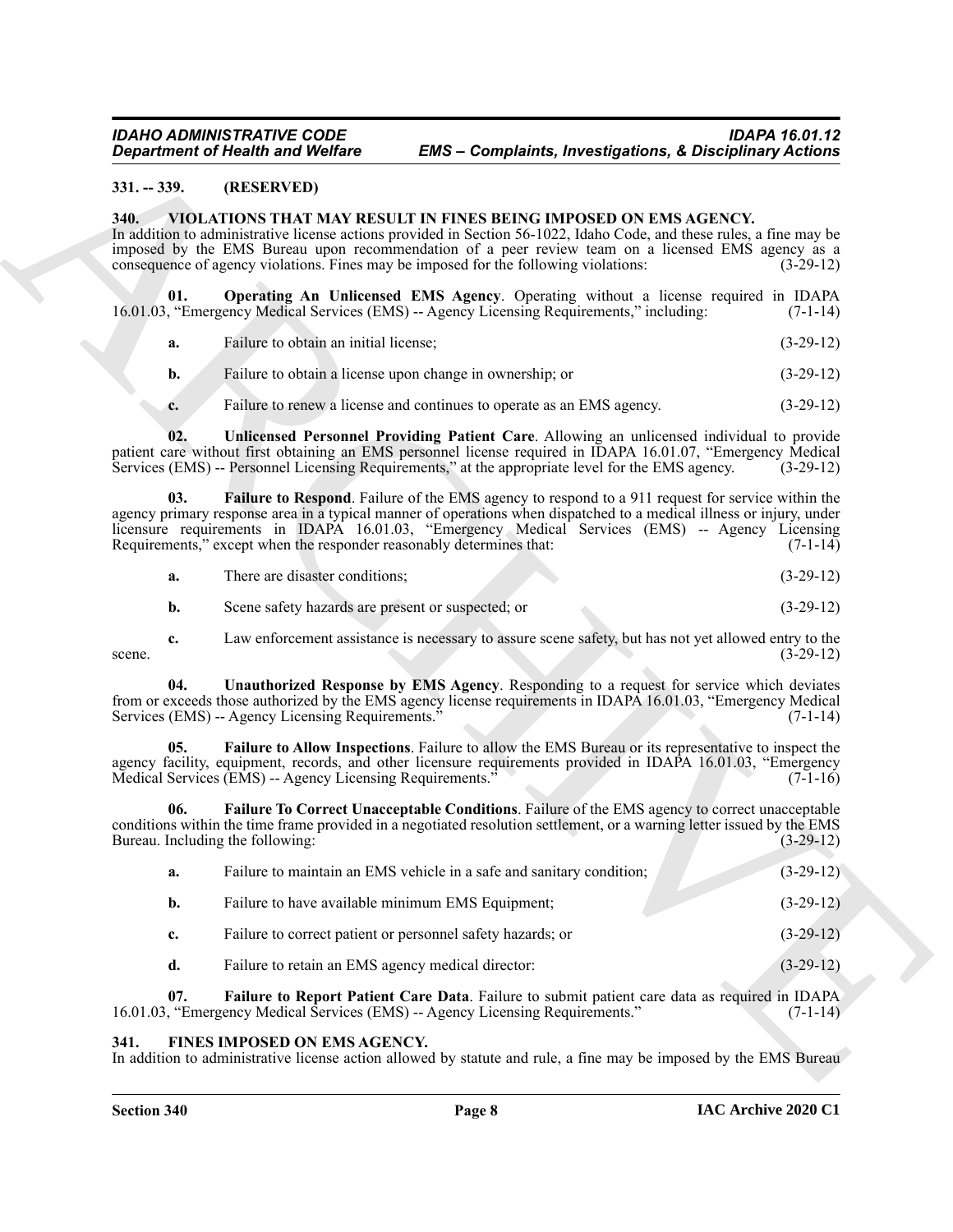<span id="page-8-6"></span><span id="page-8-5"></span><span id="page-8-4"></span>

| Table for Maximum Fine Amount. The maximum amount of a fine that may be imposed on an<br>03. | EMS agency for certain violations listed in Section 330 of these rules are provided in the table below:                                                                                                                                                                                                                                                                              |                                         |
|----------------------------------------------------------------------------------------------|--------------------------------------------------------------------------------------------------------------------------------------------------------------------------------------------------------------------------------------------------------------------------------------------------------------------------------------------------------------------------------------|-----------------------------------------|
|                                                                                              | <b>EMS AGENCY FINE AMOUNT FOR VIOLATIONS</b><br><b>Section 341.03</b>                                                                                                                                                                                                                                                                                                                |                                         |
| <b>Rule Violation</b><br><b>Subsection</b>                                                   | <b>TYPE OF VIOLATION</b>                                                                                                                                                                                                                                                                                                                                                             | <b>Maximum Fine</b><br>(each violation) |
| 340.01.                                                                                      | <b>Operating an Unlicensed EMS Agency.</b><br>a. Failure to obtain an initial license:<br>b. Failure to obtain a license upon change of ownership:<br>c. Failure to successfully renew a license:                                                                                                                                                                                    | \$1000<br>\$500<br>\$500                |
| 340.02.                                                                                      | <b>Unlicensed EMS Personnel Providing Patient Care.</b>                                                                                                                                                                                                                                                                                                                              | \$500                                   |
| 340.03.                                                                                      | <b>Failure to Respond.</b>                                                                                                                                                                                                                                                                                                                                                           | \$750                                   |
| 340.04.                                                                                      | <b>Unauthorized Response by EMS Agency.</b><br>Licensed EMS agency responds to a request for service which deviates<br>from or exceeds those authorized by the EMS agency license.                                                                                                                                                                                                   | \$500                                   |
| 340.05.                                                                                      | Failure to Allow an Inspection of an EMS Agency.                                                                                                                                                                                                                                                                                                                                     | \$500                                   |
| 340.06.                                                                                      | <b>Failure to Correct Unacceptable Conditions.</b><br>a. Failure to maintain an EMS vehicle in a safe and sanitary condition:<br>b. Failure to have available minimum EMS equipment:<br>c. Failure to correct patient or personnel safety hazards:<br>d. Failure to retain an EMS agency medical director:                                                                           | \$250<br>\$250<br>\$250<br>\$500        |
| 340.07.                                                                                      | Failure to Report Patient Care Data.                                                                                                                                                                                                                                                                                                                                                 | \$500                                   |
|                                                                                              |                                                                                                                                                                                                                                                                                                                                                                                      | $(3-29-12)$                             |
| 342.<br>$343. - 349.$                                                                        | <b>COLLECTED FINES.</b><br>Money collected from EMS agency fines will be deposited into the Emergency Medical Services Fund III provided<br>for in Section 56-1018B, Idaho Code, a dedicated fund account for the purpose of providing grants to acquire vehicles<br>and equipment for use by emergency medical services personnel in the performance of their duties.<br>(RESERVED) | $(3-29-12)$                             |

#### <span id="page-8-3"></span><span id="page-8-0"></span>**342. COLLECTED FINES.**

#### <span id="page-8-1"></span>**343. -- 349. (RESERVED)**

#### <span id="page-8-8"></span><span id="page-8-7"></span><span id="page-8-2"></span>**350. REINSTATEMENT FOLLOWING REVOCATION.**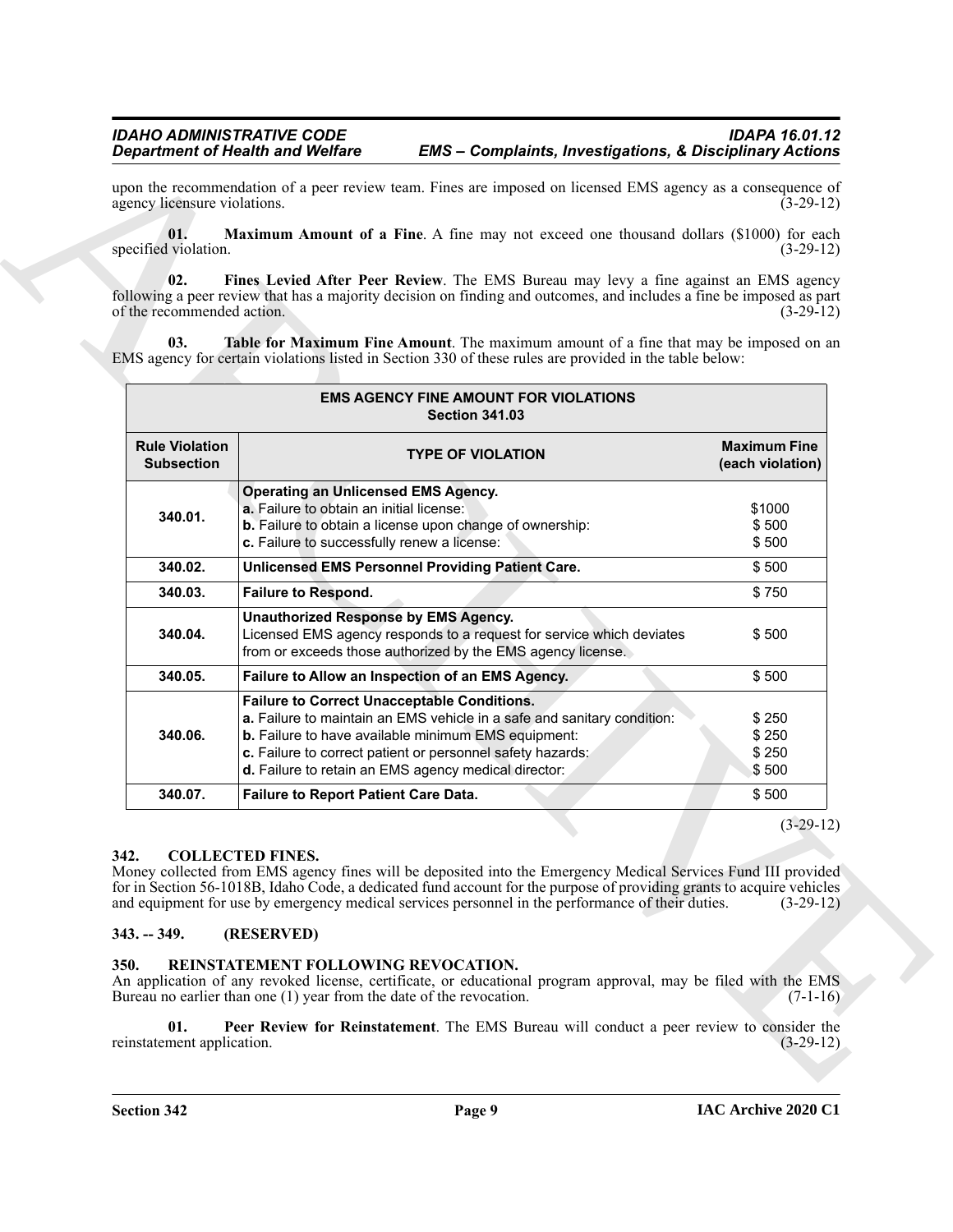<span id="page-9-1"></span>**02.** Recommendation of Peer Review Team. The peer review team will make a recommendation to Bureau to accept or reject the application for reinstatement. (3-29-12) the EMS Bureau to accept or reject the application for reinstatement.

<span id="page-9-2"></span>**03.** Reinstatement Determination. The EMS Bureau will accept or reject the reinstatement on based on the peer review team recommendation and other extenuating circumstances. (3-29-12) application based on the peer review team recommendation and other extenuating circumstances.

**a.** Reinstatement of a revoked EMS personnel license is subject to the lapsed license reinstatement requirements in IDAPA 16.01.07, "Emergency Medical Services (EMS) -- Personnel Licensing Requirements."

(3-29-12)

 $\overrightarrow{B}$  and  $\overrightarrow{B}$  and  $\overrightarrow{B}$  and  $\overrightarrow{B}$  and  $\overrightarrow{B}$  and  $\overrightarrow{B}$  and  $\overrightarrow{B}$  and  $\overrightarrow{B}$  and  $\overrightarrow{B}$  and  $\overrightarrow{B}$  and  $\overrightarrow{B}$  and  $\overrightarrow{B}$  and  $\overrightarrow{B}$  and  $\overrightarrow{B}$  and  $\overrightarrow{B}$  and  $\overrightarrow{B}$  and  $\overrightarrow{B}$  and **b.** Reinstatement of a revoked EMS agency license will be subject to an initial agency application requirements in IDAPA 16.01.03, "Emergency Medical Services (EMS) -- Agency Licensing Requirements."

 $(7-1-14)$ 

#### <span id="page-9-0"></span>**351. -- 999. (RESERVED)**